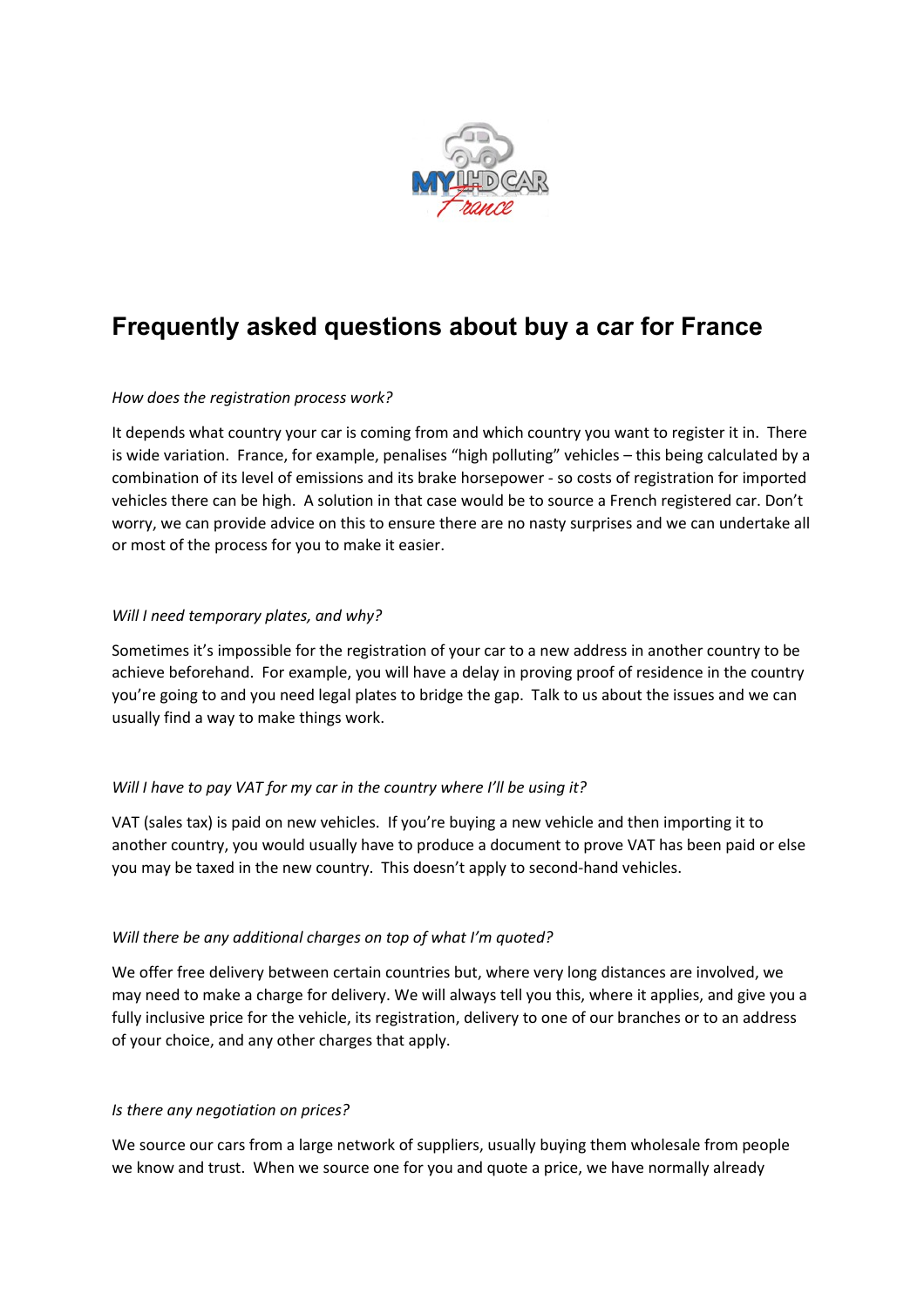negotiated the best deal we can for you, but sometimes there is a little bit of wriggle room. If you are not happy with the price, we can try to find you something different that fits your budget, but you might have to be a little bit flexible on model, mileage, age, specification on something else. In most cases, we can deliver to our buyer's brief – as long as it's not unrealistic - and leave them happy.

#### *Where do you deliver to?*

We can usually arrange to move a vehicle from and to any country. Talk to us about your needs and we can advise you about the costs and other things you might need to know.

#### *What documentation will come with my vehicle?*

Your car will come with valid certificates such as the equivalent of an MOT certificate, a warranty and serivce history.

#### *How can you help with insurance?*

We have a trusted insurance company who we deal with all the time. They will be happy to provide a quote for you and your vehicle. If you prefer, you can arrange your own insurance of course.

#### *Will my insurance be for a fixed time or is it flexible?*

It depends on the country. In the UK, policies are annual. In France they are not for a fixed period and you can change at any time if you find cover that you like better. Talk to us and we will be able to put you in the picture about the rules in the country where your vehicle will be based.

#### *Will I need to pay road tax for my car?*

Again, this varies. In the UK, rates are linked to the type of car you drive and to its emissions. France doesn't currently have any road tax. We'll be able to tell you whether it will apply in your case.

#### *What does the warranty cover?*

Our standard warranty is six months and covers….

#### *How would I make a claim on the warranty when I'm in another country?*

You would need to contact us directly before making any claim. If you purchase the car on Spanish plates, a local warranty will apply.